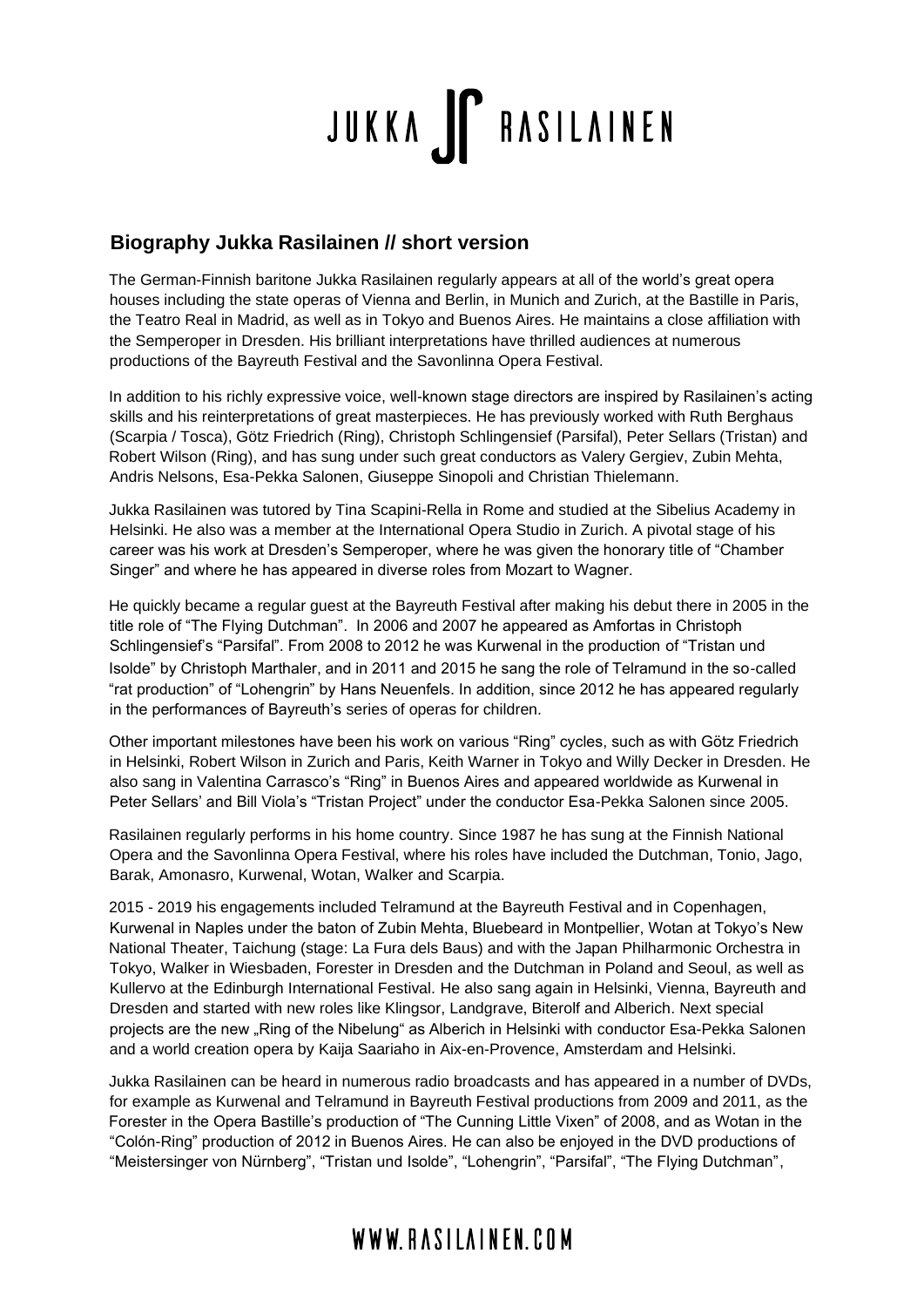## JUKKA FRASILAINEN

"Tannhäuser" and "Der Ring des Nibelungen" produced by the Bayreuth Festival as part of their series of operas for children.

#### **Biography Jukka Rasilainen // long version**

The German-Finnish Jukka Rasilainen performs the dramatic repertoire for bass-baritone at all of the world's leading opera houses. He sings at the state operas of Vienna and Berlin, in Munich and Zurich, at the Bastille in Paris, the Teatro Real in Madrid, as well as in Tokyo and Buenos Aires. Furthermore, he maintains a close affiliation with the Semperoper in Dresden. His brilliant interpretations have thrilled audiences at numerous productions of the Bayreuth Festival and the Savonlinna Opera Festival.

In addition to his richly expressive voice, well-known stage directors are inspired by Rasilainen's acting skills and his reinterpretations of great masterpieces. He has previously worked with Ruth Berghaus (Scarpia / Tosca), Götz Friedrich (Ring), Willy Decker (Freischütz/Elektra), Claus Guth (Dutchman), Kasper Bech Holten (Lohengrin), Harry Kupfer (Carmen), Martin Kusej (Elektra), Christoph Schlingensief (Parsifal), Peter Sellars (Tristan), Keith Warner (Tosca/Siegfried) and Robert Wilson (Ring).

Rasilainen has sung under such great conductors as Semyon Bychkov, James Conlon, Christoph von Dohnanyi, Christoph Eschenbach, Valery Gergiev, Marek Janowski, Fabio Luisi, Zubin Mehta, Kent Nagano, Andris Nelsons, Donald Runnicles, Esa-Pekka Salonen, Giuseppe Sinopoli, Christian Thielemann, Peter Schneider, Leif Segerstan and Franz Welser-Möst.

Jukka Rasilainen was tutored by Tina Scapini-Rella in Rome and studied at the Sibelius Academy in Helsinki. While still a student he enjoyed early acclaim for his performance of Leporello (Don Giovanni) in a production by Gian Carlo del Monaco. From 1985 to 1986 he was a member of the prestigious International Opera Studio in Zurich. As an ensemble singer at Dortmund Theater and in Krefeld/ Mönchengladbach (1986 to 1993) he expanded his repertoire to include such title roles as "Wozzeck" and "Falstaff" as well as Jochanaan (Salome) and Scarpia (Tosca). His debut as "The Flying Dutchman" in Flensburg (1991) led to numerous international invitations to perform this title role including at the Vienna State Opera, the State Opera of Berlin (Unter den Linden), the Deutsche Oper in Berlin, the Semperoper Dresden, in Tokyo and Savonlinna, at the Wagner Festival in Wels and at the Bayreuth Festival.

A pivotal stage of his career was his work at Dresden's Semperoper, where he debuted in 1992. Managing director Christoph Albrecht successfully brought him under contract as a regular guest performer, helping to expand the range of Rasilainen's repertoire from Mozart to Wagner. In Dresden the bass-baritone appeared in ten new productions and 19 repertoire works.

Rasilainen sang Mozart's Figaro and the Count (Marriage of Figaro) as well as Don Giovanni. He performed the roles of Kaspar (Der Freischütz) and Pizarro (Fidelio) alongside important roles from Italian and French opera such as Scarpia (Tosca), Amonasro (Aida) and Michele (Il Tabarro). He appeared as Escamillo (Carmen) both in the Semperoper and in Harry Kupfer's successful production in VW's Transparent Factory, and has also interpreted the roles of the Forester (The Cunning Little Vixen) and Nick Shadow (The Rake's Progress).

### WWW.RASIIAINFN.COM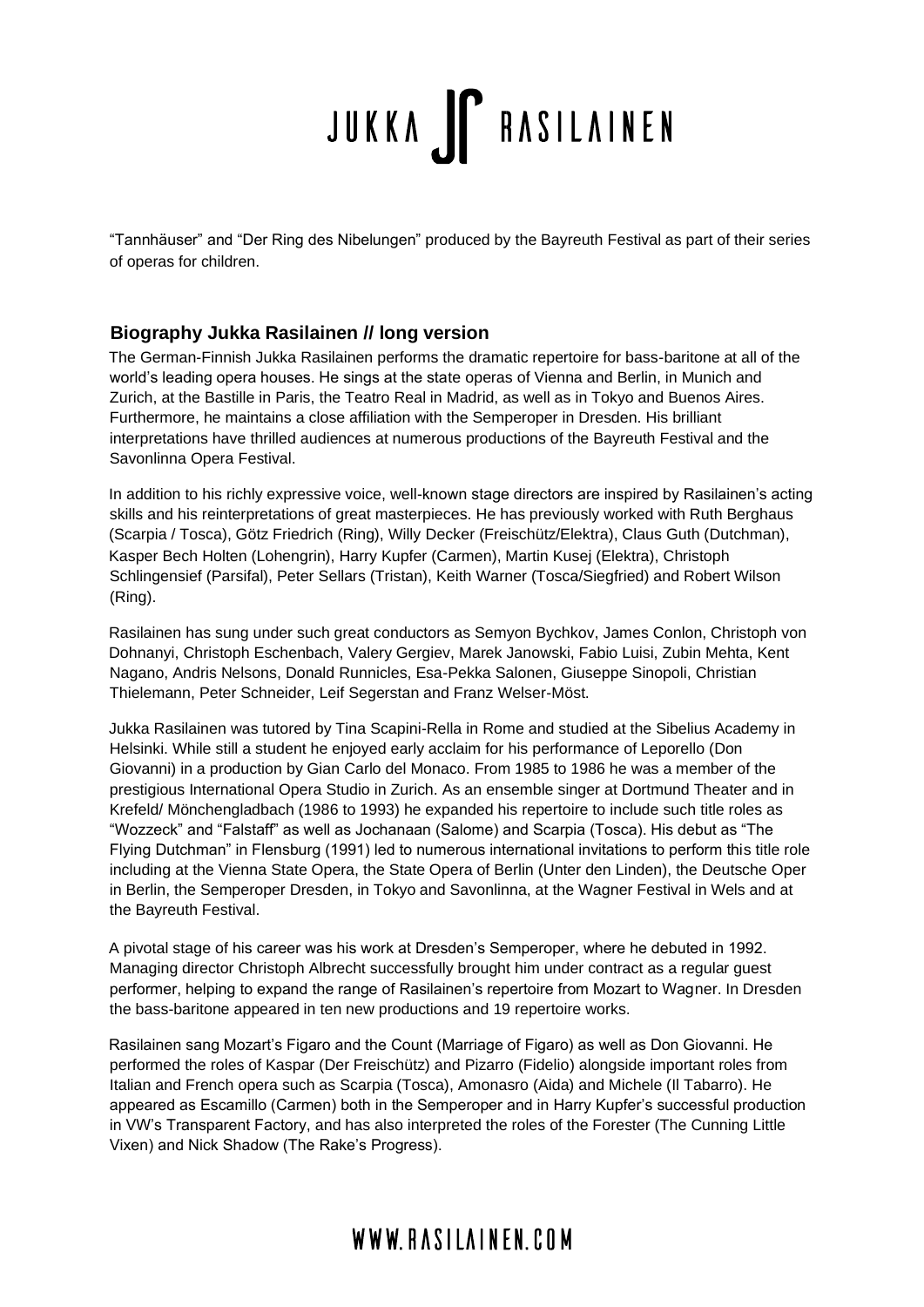## JUKKA FRASILAINEN

In 1997 he sang Amfortas in "Parsifal" in London and Rome, and in 2003 made his celebrated debut performance of Mandryka (Arabella) at the Bavarian State Opera. He has enjoyed particular success in Straussian roles such as Barak (die Frau ohne Schatten) and Jochanaan (Salome) and is a passionate interpreter of Wagner. Rasilainen's roles have included the King's Herald and Friedrich von Telramund (Lohengrin), Kurwenal (Tristan und Isolde), the Dutchman (Flying Dutchman) and Amfortas (Parsifal). After debuting in the Wagnerian roles of Wotan and the Walker in a new production of the legendary "Ring" cycle by Götz Friedrich that ran from 1996 to 2004, he sang these roles in every single "Ring" performance in Dresden between 2003 and 2008. In 1996 Rasilainen was awarded the Semperoper's Christel Goltz Prize and in 2004 was bestowed the honorary title of "Chamber Singer" by the Saxony Ministry of Arts and Sciences.

Rasilainen later performed many of these Dresden roles at the Vienna State Opera, where he debuted in 1992 with the Flying Dutchman, at the Bregenz Festival, where he appeared for the first time in 1993 as Zaccaria, and at the Deutsche Oper of Rhein Dusseldorf/Duisburg, where he also interpreted the role of Falstaff under Fabio Luisi and the four villains (Tales of Hoffmann).

Rasilainen regularly returns to his home country, where, since 1987, he has appeared at the Finnish National Opera as Jago, Barak, Scarpia, Wotan and Walker and at the Savonlinna Opera Festival in the roles of the Dutchman, Tonio (Pagliacci), Amonasro (Aida), Kurwenal (Tristan und Isolde) and Scarpia (Tosca / director: Keith Warner, conductor: Philipp Auguin). The bass-baritone also remains faithful to the music of the Finnish national composer Jean Sibelius. He sang the concert role of Kullervo in the "Kullervo Symphony" (Op. 7) at the Royal Albert Hall as part of BBC Proms of 1997, at the Royal Festival hall and at the Berlin Music Festival under the direction of Esa-Pekka Salonen in 2011 as well as with the Munich Symphony Orchestra under the baton of Pietari Inkinen in 2013 and at the Edinburgh International Festival of 2015.

One mainstay of his career has been the Bayreuth Festival, where Rasilainen made his debut in 2005 in the title role of "The Flying Dutchman". He returned in 2006 and 2007 to sing the role of Amfortas in Schlingensief's much discussed production of "Parsifal". From 2008 to 2012 he appeared as Kurwenal in Christoph Marthaler's staging of "Tristan und Isolde" and in 2011 and 2015 was Telramund in the so-called "rat production" of "Lohengrin" by Hans Neuenfels. In addition, he has sung the roles of Hans Sachs, Kurwenal, Telramund, Gurnemanz, Daland, Landgrave and Wotan at the Bayreuth Festival's series of operas for children.

Although enjoying a highly diverse repertoire, it cannot be denied that the operas of Richard Wagner have been central to Rasilainen's career. From 2000 to 2002 he appeared in Robert Wilson's "Ring" cycle at Zurich Opera House under the direction of Franz Welser-Most. In 2003 he performed his first Telramund (Lohengrin) in a concert performance at the Edinburgh International Festival under Donald Runnicles. He appeared as the Walker in Tokyo (director: Keith Warner) and sang the roles of

Kurwenal and Falstaff in Taiwan. He performed the Dutchman and also Wotan in "Loriot's" Ring at the Deutsche Oper in Berlin. Alongside Ben Heppner and Waltraud Meier, he appeared as Kurwenal in Peter Sellars' production for Opéra Bastille under the baton of Esa-Pekka Salonen and also appeared in the Théâtre du Châtelet's "Ring" cycle (director: Robert Wilson / conductor: Christoph Eschenbach). As part of the "Tristan Project" by Peter Sellars and Bill Viola launched in Paris in 2005 under the baton of Esa-Pekka Salonen, the singer performed at the Walt Disney Concert Hall in Los Angeles and at New York's Lincoln Center in 2007. In 2010 the project went on tour to Dortmund, Lucerne, Birmingham and London's Royal Festival Hall before, in 2012, continuing on to Helsinki and Stockholm. Rasilainen also sang the same role in Rotterdam under the baton of Valery Gergiev.

### WWW.RASIIAINFN.COM